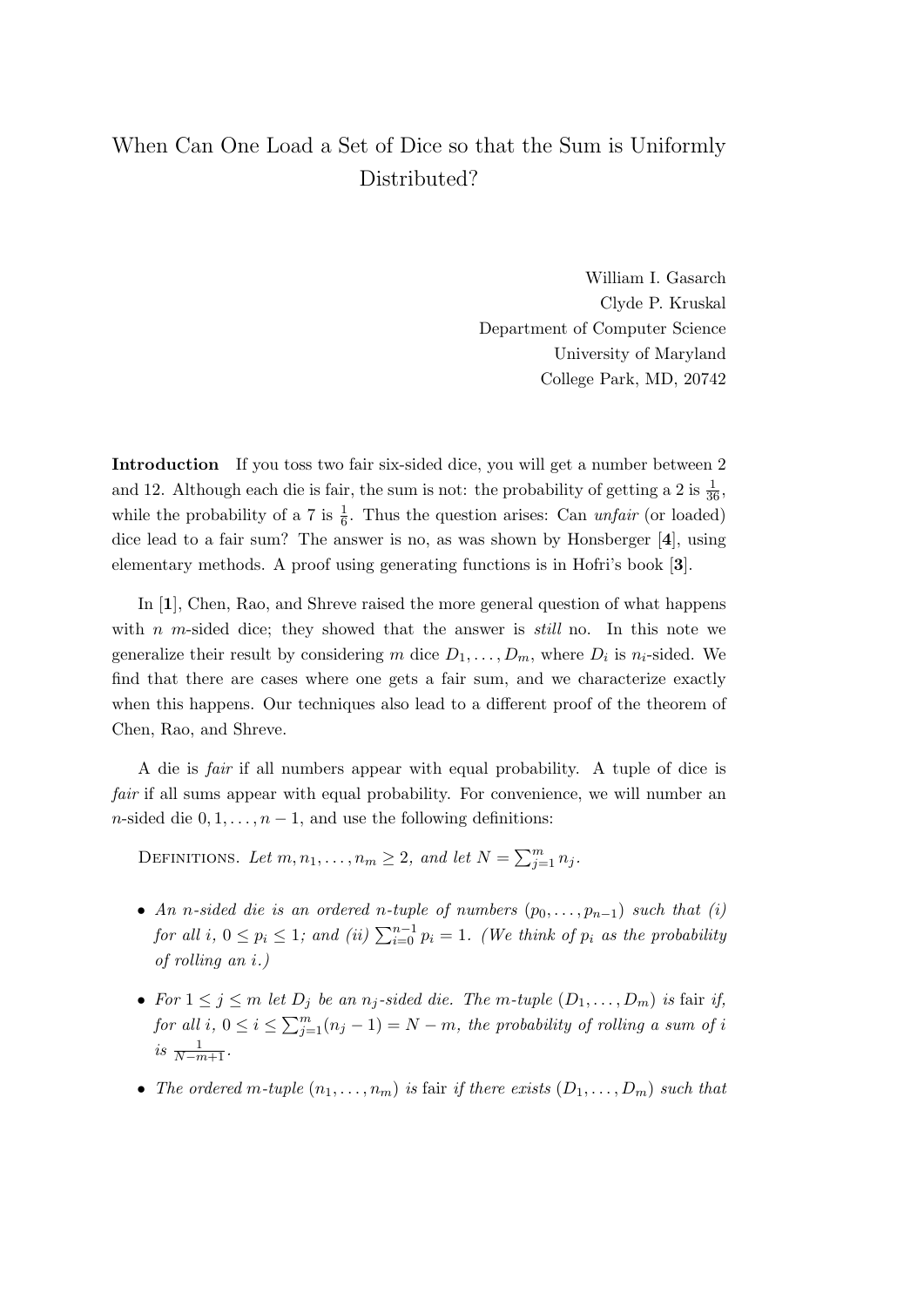(i) each  $D_j$  is an  $n_j$ -sided die; and (ii)  $(D_1, \ldots, D_m)$  is fair. In this case, we say that  $(n_1, \ldots, n_m)$  is fair via  $(D_1, \ldots, D_m)$ .

*Example.* The ordered pair  $(2, 3)$  is fair since  $\left(\left(\frac{1}{2}, \frac{1}{2}\right)\right)$  $(\frac{1}{2}), (\frac{1}{2})$  $\frac{1}{2}, 0, \frac{1}{2}$  $(\frac{1}{2})$ ) is fair. Every sum has probability  $1/4$  of being rolled.

In the preceding example, every sum can be rolled in one and only one way. We will prove that, for a pair of dice to be fair, this condition *must* hold.

DEFINITIONS. A die  $D = (p_0, \ldots, p_{n-1})$  is symmetric if, for all i,  $p_i = p_{n-1-i}$ . D is nice if if it is symmetric and, for all i, either  $p_i = 0$  or  $p_i = p_0$ .

Note that if a die is nice then  $p_0 \neq 0$ —otherwise,  $p_i = 0$  for all i.

MAIN THEOREM: If  $(D_1, \ldots, D_m)$  is fair then each  $D_i$  is nice.

MAIN COROLLARY:  $(D_1, \ldots, D_m)$  is fair if and only if each  $D_i$  is nice and every sum can be rolled in exactly one way.

ANOTHER MAIN COROLLARY: There is a decision procedure that will, given  $(n_1, \ldots, n_m)$ , decide whether the tuple is fair.

Proving the main theorem In this section we prove the main theorem. Our only tools are generating functions and some rudiments of complex algebra.

If  $D = (p_0, \ldots, p_{n-1})$  is a die then the polynomial  $F_D(z) = \sum_{i=0}^{n-1} p_i z^i$  is the generating function for D. The following key observation links tuples of dice and products of generating functions:

If  $(D_1, \ldots, D_m)$  is an m-tuple of dice, then the coefficient of  $z^i$  in  $\prod_{i=1}^m F_{D_i}(z)$ is the probability of obtaining a sum of  $i$ .

The kth roots of unity are the complex solutions of the equation  $z^k - 1 = 0$ . It is easy to see that all of these roots lie on the complex unit circle. If  $k$  is even, then 1 and −1 are the only real roots of unity; if k is odd, then 1 is the only real root of unity. All the roots of unity have multiplicity 1.

LEMMA 1. If  $(n_1, \ldots, n_m)$  is fair via  $(D_1, \ldots, D_m)$  and  $N = \sum_{j=1}^m n_j$ , then the roots of  $\prod_{j=1}^m F_{D_j}(z)$  are exactly the  $(N-m+1)$ th roots of unity except 1. Each root has multiplicity one.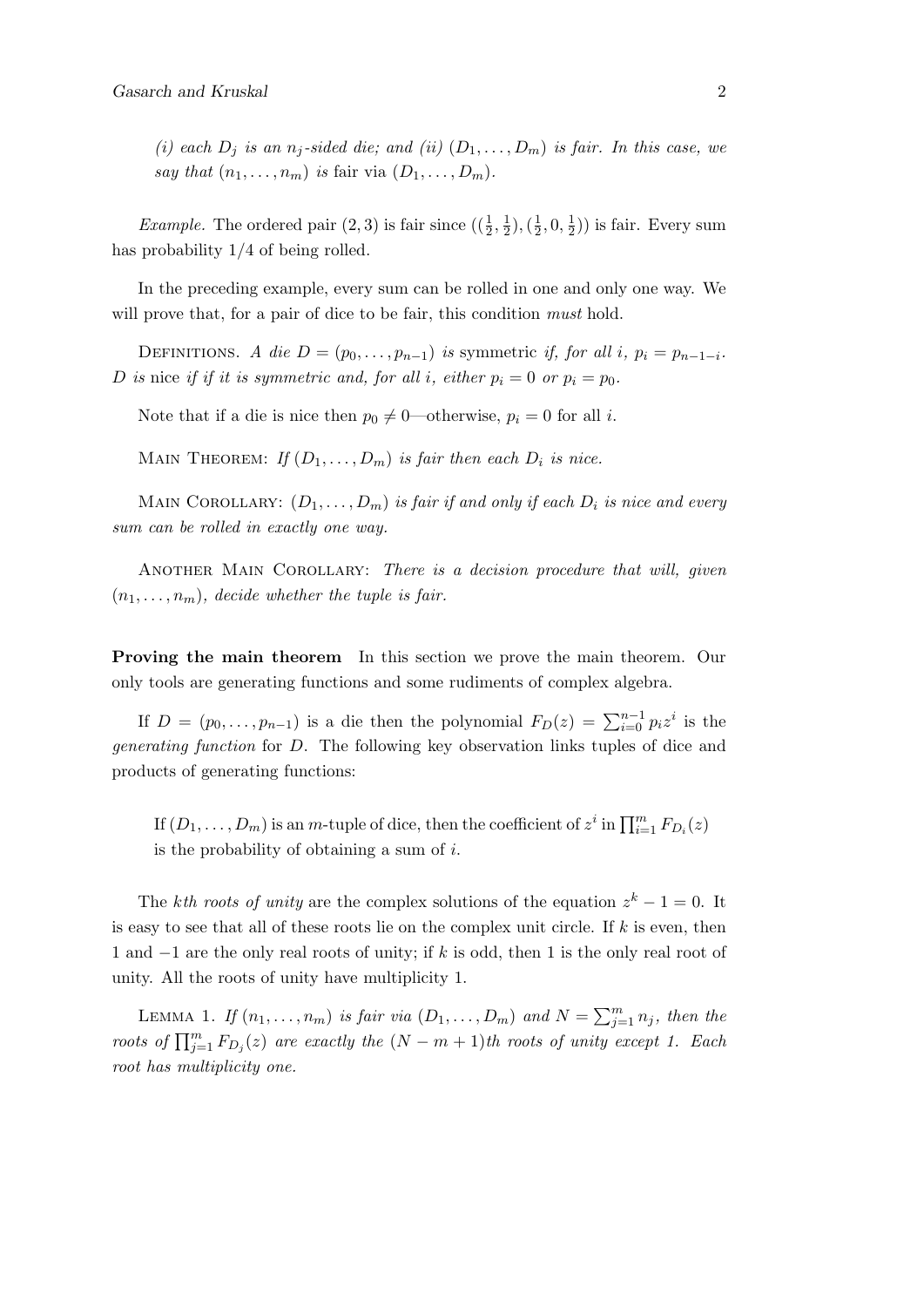*Proof.* Since  $(D_1, \ldots, D_m)$  is fair the probability of the sum being i is  $\frac{1}{N-m+1}$ . Hence

$$
\prod_{j=1}^{m} F_{D_j}(z) = \sum_{i=0}^{N-m} \frac{z^i}{N-m+1} = \frac{(z^{N-m+1}-1)}{(N-m+1)(z-1)},
$$

and it follows that  $z^{N-m+1} - 1 = (N - m + 1)(z - 1) \prod_{j=1}^{m} F_{D_j}(z)$ .

We use Lemma 1 to restrict the kind of dice that can be used in an  $m$ -tuple of fair dice.

LEMMA 2. If  $(D_1, \ldots, D_m)$  is fair, then each  $D_i$  is symmetric.

*Proof.* Let  $D_j = (p_0, \ldots, p_{n-1})$  and let  $r_1, \ldots, r_{n-1}$  be the roots of  $F_{D_j}(z)$ . Since  $F_{D_j}(z)$  has real coefficients and has roots on the unit circle

$$
\{r_1, \ldots, r_{n-1}\} = \{\overline{r_1}, \ldots, \overline{r_{n-1}}\} = \{\frac{1}{r_1}, \ldots, \frac{1}{r_{n-1}}\}
$$

where  $\bar{r}_i$  denotes the complex conjugate of  $r_i$ . Hence the roots of  $F_{D_j}(z)$  are the roots of  $F_{D_j}(\frac{1}{z})$  $\frac{1}{z}$ ) which are also the roots of  $z^{n-1}F_{D_j}(\frac{1}{z})$  $(\frac{1}{z}) = \sum_{i=0}^{n-1} p_{n-1-i} z^i$ . Since  $\sum_{i=0}^{n-1} p_i z^i$  and  $\sum_{i=0}^{n-1} p_{n-i} z^i$  have the same roots, the same degree, and  $\sum_{i=0}^{n-1} p_i = 1$ , these polynomials are identical. Hence  $p_i = p_{n-1-i}$ .

We will prove our main theorem by induction on the number of dice. To this end, we need a way to combine two dice into one:

DEFINITION.  $[D_1, D_2]$  is the die obtained by rolling dice  $D_1$  and  $D_2$  and considering their sum.

The following lemma is key to the proof of the theorem.

LEMMA 3. If  $D_1$  and  $D_2$  are symmetric and  $[D_1, D_2]$  is nice, then  $D_1$  and  $D_2$ are nice.

*Proof.* Let  $D_1 = (p_0, \ldots, p_{n_1-1})$  and  $D_2 = (q_0, \ldots, q_{n_2-1})$ . We assume  $n_1 \leq n_2$ . Since  $D_1$  and  $D_2$  are symmetric,  $p_0 \neq 0$  and  $q_0 \neq 0$ . Let  $[D_1, D_2] = (r_0, \ldots, r_{n_1+n_2-2})$ .

We first prove that, for all i with  $1 \leq i \leq n_1 - 1$ , either  $p_i = 0$  or  $q_i = 0$ . Since  $[D_1, D_2]$  is nice  $r_{n_2-1} = r_0$  or  $r_{n_2-1} = 0$ . Hence

$$
p_0q_{n_2-1} + p_1q_{n_2-2} + \cdots + p_{n_1-1}q_{n_2-n_1} = ap_0q_0,
$$

where  $a \in \{0, 1\}.$ 

Since  $q_i = q_{n_2-1-i}$  for all i, we have  $p_0q_0 + p_1q_1 + \cdots + p_{n_1-1}q_{n_1-1} = ap_0q_0$ , so

$$
p_1q_1 + \cdots + p_{n_1-1}q_{n_1-1} = (a-1)p_0q_0 \leq 0.
$$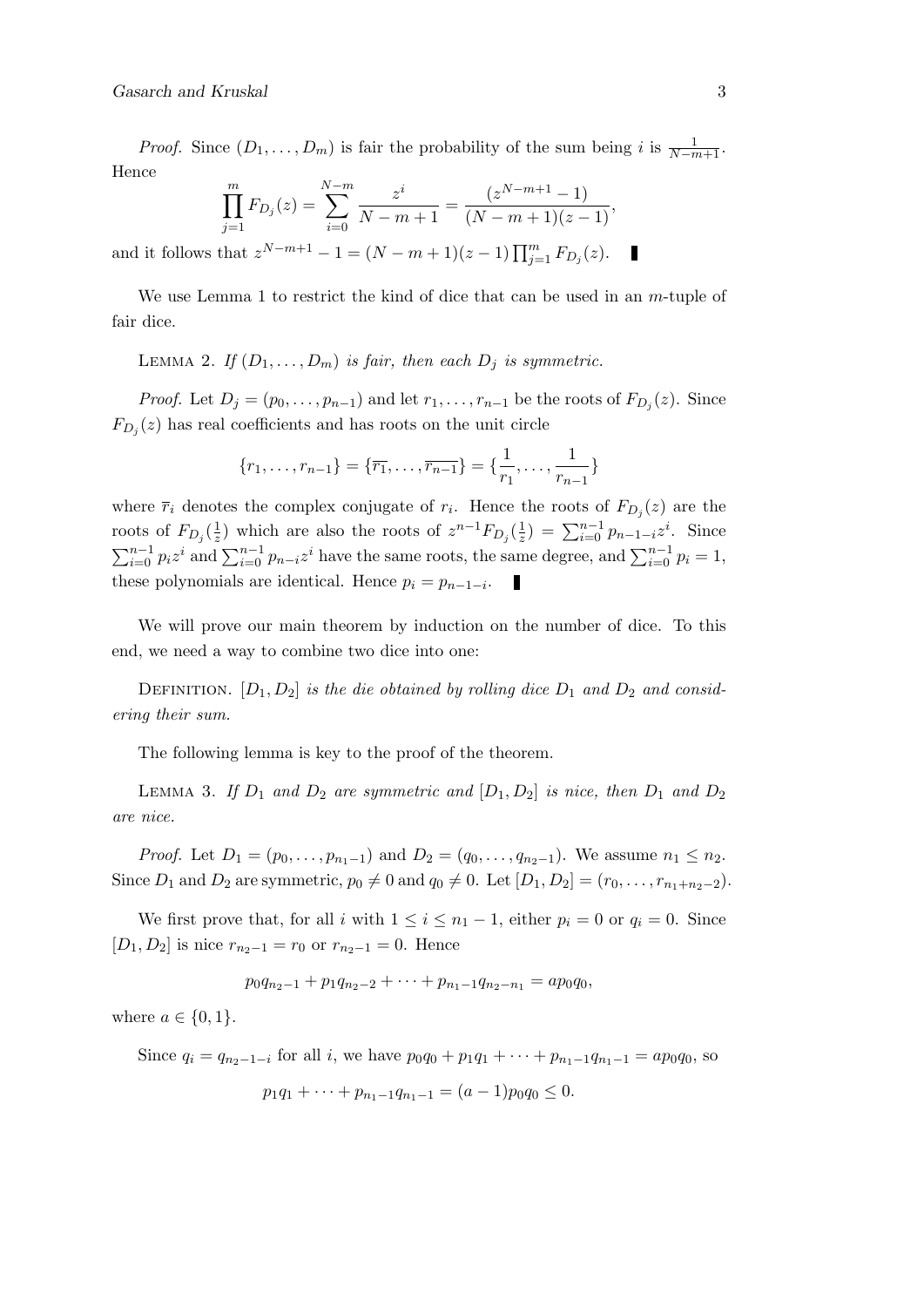Since all the  $p_i$  and  $q_i$  are nonnegative, we have, for all i with  $1 \leq i \leq n_1 - 1$ , either  $p_i = 0$  or  $q_i = 0$ .

We now prove that, for all i with  $0 \leq i \leq n_1 - 1$ , the following two conditions hold:

(i) either  $p_i = 0$  or  $p_i = p_0$ ; (ii) either  $q_i = 0$  or  $q_i = q_0$ .

We prove this by induction on i. For  $i = 0$  this is trivial. Assume it holds for all  $i' < i$ . Since  $[D_1, D_2]$  is nice, either  $r_i = r_0 = p_0 q_0$  or  $r_i = 0$  for all i, so

$$
p_0q_i + p_1q_{i-1} + \cdots + p_{i-1}q_1 + p_iq_0 = ap_0q_0,
$$

where  $a \in \{0, 1\}$ . By the induction hypothesis, each term  $p_1q_{i-1}, \ldots, p_{i-1}q_1$  is either 0 or  $p_0q_0$ . Hence there exists  $b \le a$  such that  $p_0q_1 + bp_0q_0 + p_iq_0 = ap_0q_0$ , so

(\*) 
$$
p_0 q_i + p_i q_0 = (a - b)p_0 q_0.
$$

Note that  $a - b \in \{0, 1\}.$ 

Now if  $a - b = 1$ , then  $p_0 q_i + p_i q_0 = p_0 q_0$ . If  $p_i = 0$  (resp.  $q_i = 0$ ) then  $q_i = q_0$ (resp.  $p_i = p_0$ ). By (\*), either  $p_i = 0$  or  $q_i = 0$ .

If, alternatively,  $a - b = 0$ , then  $p_0q_i + p_iq_0 = 0$ . Since  $p_0 \neq 0$  and  $q_0 \neq 0$ , we have  $p_i = q_i = 0$ .

It remains to prove that, for all i with  $n_1 \leq i \leq n_2 - 1$ , either  $q_i = 0$  or  $q_i = q_0$ . This is done by another induction on  $i$ , similar to the one just given.  $\mathcal{L}$ 

THEOREM 4. If  $(D_1, \ldots, D_m)$  is fair, then each  $D_i$  is nice.

*Proof.* We prove this by induction on m. The  $m = 1$  case is obvious. Assume the result holds for  $m-1$ , and let  $(D_1, \ldots, D_m)$  be fair. Then a simple calculation shows that  $([D_1, D_2], D_3, D_4, \ldots, D_m)$  is fair. By the inductive hypothesis, each of the dice  $[D_1, D_2], D_3, D_4, \ldots, D_m$  is nice. By Lemmas 2 and 3,  $D_1$  and  $D_2$  are nice.

COROLLARY 5. The tuple  $(D_1, \ldots, D_m)$  is fair if and only if each  $D_i$  is nice and every sum can be rolled in exactly one way.

*Proof.* Assume that  $(D_1, \ldots, D_m)$  is fair, and that, for all j,  $D_j$  has  $n_j$  sides—we write  $D_j = (p_{j0}, p_{j1}, p_{j2}, \ldots, p_{j(n_j-1)})$ . Let Prob(a) denote the probability of rolling an a. Assume, by way of contradiction, that there exist a and distinct  $(b_1, \ldots, b_m)$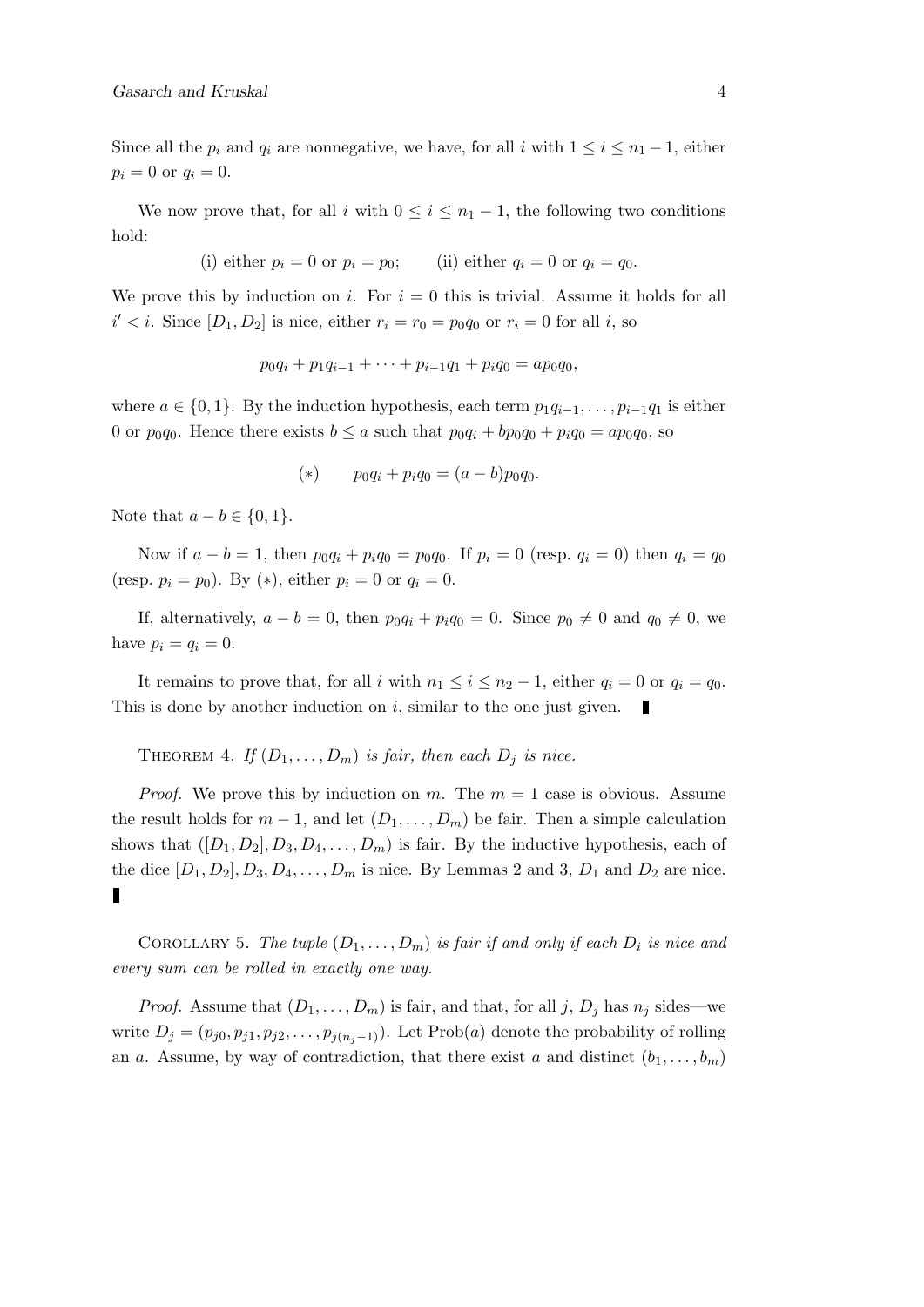and  $(c_1, \ldots, c_m)$  such that

(i) 
$$
a = \sum_{j=1}^{m} b_j = \sum_{j=1}^{m} c_j;
$$
 (ii)  $\prod_{j=1}^{m} p_{j,b_j} \neq 0;$  (iii)  $\prod_{j=1}^{m} p_{j,c_j} \neq 0.$ 

Since  $(b_1, \ldots, b_m)$  and  $(c_1, \ldots, c_m)$  are two distinct ways of rolling an a, we have  $\prod_{j=1}^m p_{j,b_j} + \prod_{j=1}^m p_{j,c_j} \leq \text{Prob}(a).$ 

Since  $(D_1, \ldots, D_m)$  is fair, each die is nice, so  $\prod_{j=1}^m p_{j,b_j} = \prod_{j=1}^m p_{j,c_j} = \prod_{j=1}^m p_{j,0}$ . Hence

$$
2\text{Prob}(0) = \prod_{j=1}^{m} p_{j,0} + \prod_{j=1}^{m} p_{j,0} = \prod_{j=1}^{m} p_{j,b_j} + \prod_{j=1}^{m} p_{j,c_j} \le \text{Prob}(a) = \text{Prob}(0).
$$

This implies that  $Prob(0) = 0$ , which contradicts  $(D_1, \ldots, D_m)$  being fair.

To prove the converse, assume that each  $D_i$  is nice and every sum can be rolled in exactly one way. Let a be rolled by  $(b_1, \ldots, b_m)$  where, for all  $i, p_{i,b_i} \neq 0$ . Then the probability of rolling an a is  $\prod_{j=1}^m p_{j,b_j} = \prod_{j=1}^m p_{j,0}$ . Since this quantity is independent of a,  $(D_1, \ldots, D_m)$  is fair.

COROLLARY 6. One can determine whether any given tuple  $(n_1, \ldots, n_m)$  is fair.

*Proof.* Given  $(n_1, \ldots, n_m)$ , we need only consider dice  $(D_1, \ldots, D_m)$  with each  $D_i$  nice. There are only a finite number of possibilities; each one can be checked for fairness.

The number of fair *n*-sided dice  $(p_0, \ldots, p_{n-1})$  is the number of ways to assign values to  $p_0, \ldots, p_{n-1}$  such that (1) for all  $i, p_i = p_{n-1-i}, (2)$   $p_0 \neq 0, (3)$  for all  $i$  either  $p_i = p_0$  or  $p_i = 0$ , and (4)  $\sum_{i=0}^{n-1} = 1$ . This is  $\sum_{i=0}^{\lceil n/2 \rceil - 1}$   $\binom{\lceil n/2 \rceil - 1}{i}$  $i^{2|-1}$ ) =  $2^{\lceil n/2 \rceil - 1}$ . Thus the number of possibilities that must be considered is bounded by  $\prod_{i=1}^{m} 2^{\lceil n_i/2 \rceil - 1}$ .

Curious facts Next we explore some curious facts that follow from our work.

COROLLARY 7. If a set of dice is fair, then at most one of them has an even number of sides.

*Proof.* Assume, by way of contradiction, that  $(D_1, \ldots, D_m)$  is fair and that  $n_i$ and  $n_j$ ,  $i \neq j$ , are both even; then  $n_i - 1$  and  $n_j - 1$  are odd. Then the polynomials  $F_{D_i}(z)$  and  $F_{D_j}(z)$  have odd degree; since they also have real coefficients, both  $F_{D_i}(z)$  and  $F_{D_j}(z)$  must have real roots. Therefore  $\prod_{j=1}^m F_{D_j}(z)$  either has at least two distinct real roots or one real root of multiplicity at least 2. The first possibility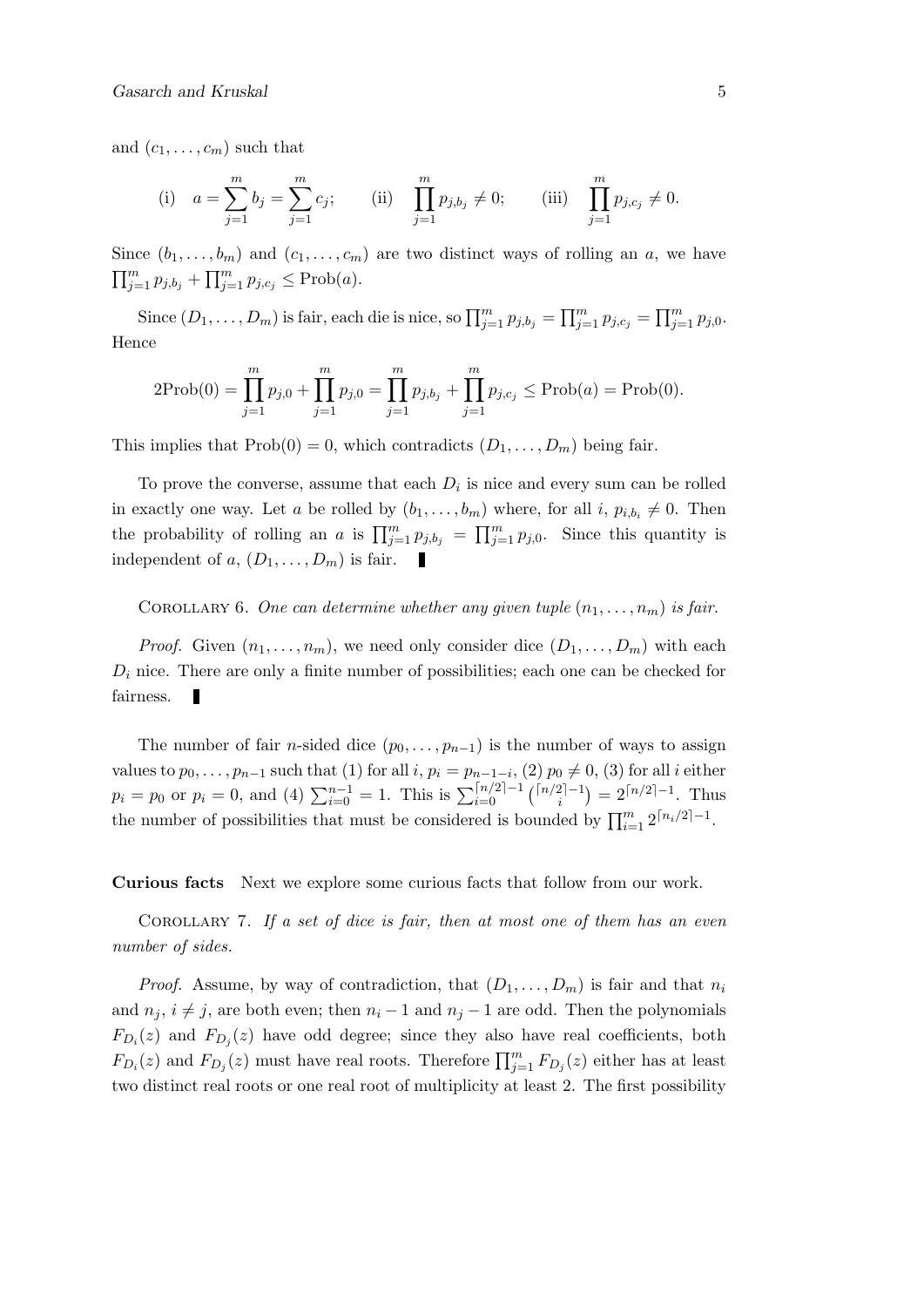contradicts Lemma 1—there is at most one real  $(N - m + 1)$ th root of unity other than 1, where  $N = \sum_{j=1}^{m} n_j$ . The second possibility also contradicts Lemma 1, since all roots of  $\prod_{j=1}^{m} F_{D_j}(z)$  have multiplicity 1.

The next corollary is the main theorem from [1]. We give an alternative proof.

Corollary 8. If a set of dice is fair, then no two have the same number of sides.

*Proof.* Suppose for the sake of contradiction that  $n = n_i = n_j$ , with  $i \neq j$ , and that  $(D_1, ..., D_m)$  is fair. Let  $D_k = (p_{k0}, p_{k1}, p_{k2}, ..., p_{k(n_k-1)})$ . Let  $Prob(n-1)$ be the probability of rolling an  $n-1$ . By Lemma 2, each  $D_k$  is symmetric, so  $p_{i,n-1} = p_{i,0}$  and  $p_{j,n-1} = p_{j,0}$ . Hence

$$
2 \operatorname{Prob}(0) = 2 \prod_{k=1}^{m} p_{k,0} = (p_{i,n-1} p_{j,0} \prod_{\substack{1 \le k \le m \\ k \ne i,j}} p_{k,0}) + (p_{i,0} p_{j,n-1} \prod_{\substack{1 \le k \le m \\ k \ne i,j}} p_{k,0})
$$

 $\leq \text{Prob}(n-1) = \text{Prob}(0).$ 

Hence  $Prob(0) = 0$ , which contradicts  $(D_1, \ldots, D_m)$  being fair. П

The next corollary mentions the Euler  $\phi$ -function: for a positive integer n,  $\phi(n)$ is the number of positive integers less than  $n$  that are relatively prime to  $n$ . The proof involves *cyclotomic polynomials*. For a positive integer  $n$ , the nth cyclotomic polynomial  $\Phi_n(z)$  is a complex polynomial of degree  $\phi(n)$ ; the roots of  $\Phi_n(z)$  are the primitive nth roots of unity—those for which no lower power than n gives 1. (Curious readers may find more information on cyclotomic polynomials in any abstract algebra textbook; see, e.g., [2].)

COROLLARY 9. If  $(n_1, \ldots, n_m)$  is fair and  $N = \sum_{j=1}^m n_j$ , then  $\phi(N - m + 1) \leq$  $\max_j (n_j - 1)$ . Hence if  $N - m + 1$  is prime, then  $(n_1, \ldots, n_m)$  is not fair.

*Proof.* Assume  $(n_1, \ldots, n_m)$  is fair via  $(D_1, \ldots, D_m)$ . By Theorem 4, each  $F_{D_j}(z)$ has rational coefficients. By Lemma 1, a root of one of the  $F_{D_j}(z)$  is a primitive  $(N - m + 1)$ th root of unity. Therefore,  $\Phi_{N-m+1}(z)$  divides some  $F_{D_j}(z)$ , where  $\Phi_{N-m+1}(z)$  is the  $(N-m+1)$ th cyclotomic polynomial. Hence, for some j,  $\phi(N-m+1)$  $m+1 \leq n_j-1.$ 

Examples The following examples illustrate our results concretely.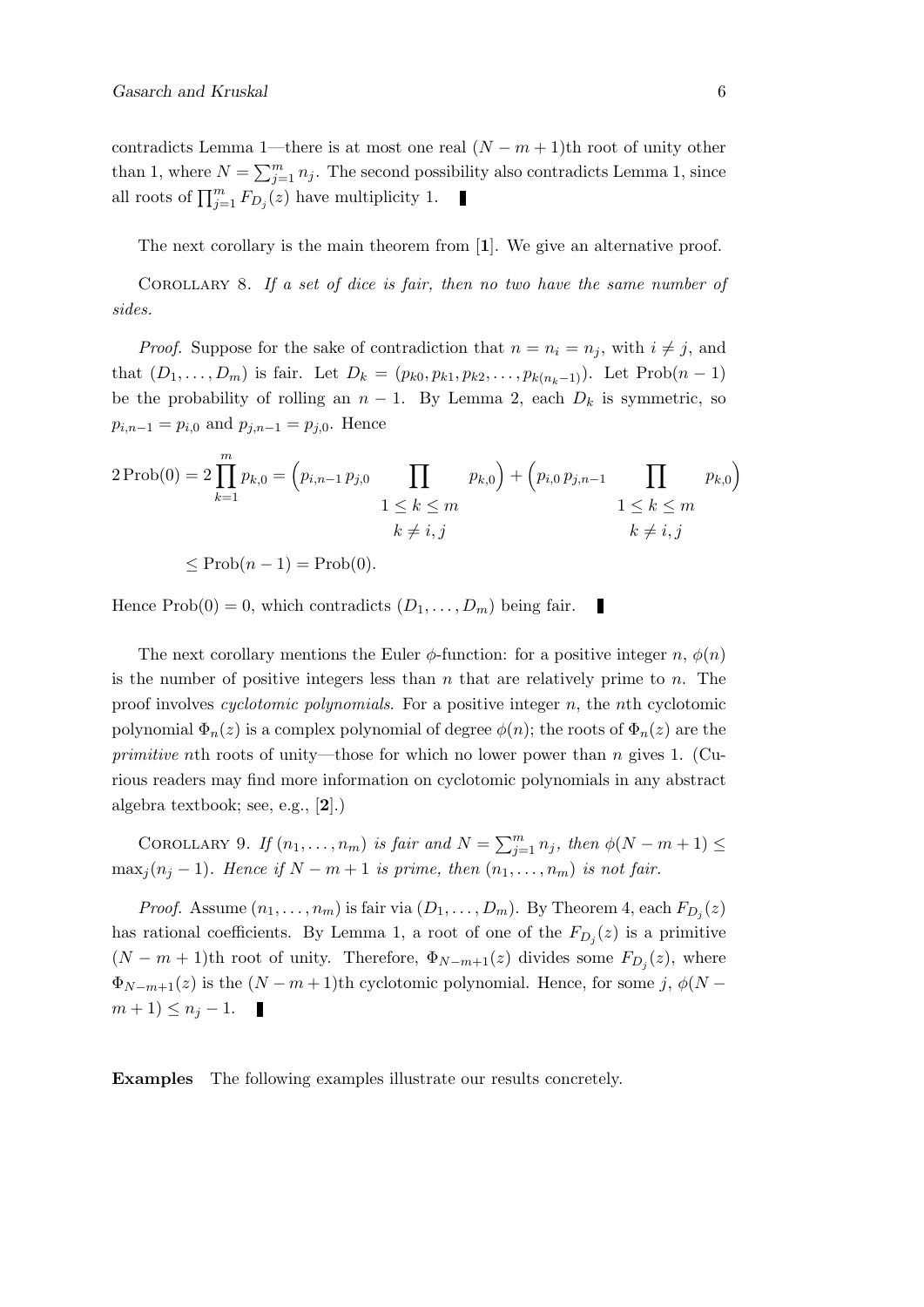- 1. By Corollary 7, no tuple of the form  $(2, 2i)$  is fair.
- 2. All tuples of the form  $(2, 2i-1), i \geq 2$ , are fair: use dice  $(\frac{1}{2}, \frac{1}{2})$  $\frac{1}{2}$ ) and  $(\frac{1}{i}, 0, \frac{1}{i})$  $\frac{1}{i}, 0, \ldots, \frac{1}{i}$  $\frac{1}{i}, 0, \frac{1}{i}$  $\frac{1}{i}$ . (This produces  $(2i)$ -sided dice.)
- 3. All tuples  $(i, i + 1), i \ge 2$ , are fair: use dice  $(\frac{1}{i}, \frac{1}{i})$  $\frac{1}{i}, \ldots, \frac{1}{i}$  $\frac{1}{i}$ ) and  $(\frac{1}{2},$  $\overline{0,0,\ldots,0},\frac{1}{2}$  $(\frac{1}{2})$ . (This produces  $(2i)$ -sided dice.)

The preceding examples show that, for  $i \geq 3$ , fair  $(2i)$ -sided dice can be produced in at least two different ways. For example, a six-sided die can be produced from  $\left(\frac{1}{2}\right)$  $\frac{1}{2}, \frac{1}{2}$  $(\frac{1}{2})$  and  $(\frac{1}{3}, 0, \frac{1}{3})$  $\frac{1}{3}, 0, \frac{1}{3}$  $\frac{1}{3}$ ), and also from  $(\frac{1}{3}, \frac{1}{3})$  $\frac{1}{3}, \frac{1}{3}$  $\frac{1}{3}$ ) and  $(\frac{1}{2}, 0, 0, \frac{1}{2})$  $(\frac{1}{2})$ .

- 4. All tuples  $(3, 3i-2), i \ge 2$ , are fair: use dice  $(\frac{1}{3}, \frac{1}{3})$  $\frac{1}{3}, \frac{1}{3}$  $\frac{1}{3}$ ) and  $(\frac{1}{i}, 0, 0, \frac{1}{i})$  $\frac{1}{i}, 0, 0, \ldots, \frac{1}{i}$  $\frac{1}{i}$ , 0, 0,  $\frac{1}{i}$  $\frac{1}{i}$ . (This produces (3i)-sided dice.)
- 5. All tuples  $(3, 4i-2), i \geq 1$ , are fair: use dice  $(\frac{1}{2}, 0, \frac{1}{2})$  $\frac{1}{2})$  and  $(\frac{1}{2i}, \frac{1}{2i})$  $\frac{1}{2i}, 0, 0, \frac{1}{2}$  $\frac{1}{2i}, \frac{1}{2i}$  $\frac{1}{2i}, 0, 0, \ldots, \frac{1}{2i}$  $\frac{1}{2i}, \frac{1}{2}$  $\frac{1}{2i}, 0, 0, \frac{1}{2}$  $\frac{1}{2i}, \frac{1}{2}$  $\frac{1}{2i}$ . (This produces (4i)-sided dice.)

The last two examples cover all the fair 2-tuples  $(3, i)$ , since we have exhausted all combinations of nice 3-sided dice. Some 2-tuples  $(3, i)$  are fair in two different ways. For example,  $(3, 10)$  is produced from  $(\frac{1}{3}, \frac{1}{3})$  $\frac{1}{3}, \frac{1}{3}$  $\frac{1}{3}$ ) and  $(\frac{1}{4}, 0, 0, \frac{1}{4})$  $\frac{1}{4}$ , 0, 0,  $\frac{1}{4}$  $\frac{1}{4}$ , 0, 0,  $\frac{1}{4}$  $(\frac{1}{4}),$ and also from  $(\frac{1}{2}, 0, \frac{1}{2})$  $(\frac{1}{6}, \frac{1}{6})$  $\frac{1}{6}$ , 0, 0,  $\frac{1}{6}$  $\frac{1}{6}, \frac{1}{6}$  $\frac{1}{6}$ , 0, 0,  $\frac{1}{6}$  $\frac{1}{6}, \frac{1}{6}$  $(\frac{1}{6})$ .

Finally, observe that one can construct fair dice from arbitrarily long tuples. All tuples of the form  $(2^0 + 1, 2^1 + 1, 2^2 + 1, \ldots, 2^{m-1} + 1)$ ,  $m \ge 2$ , are fair: use dice  $\left(\frac{1}{2}\right)$  $\frac{1}{2}, \frac{1}{2}$  $(\frac{1}{2}), (\frac{1}{2}, 0, \frac{1}{2})$  $(\frac{1}{2}), (\frac{1}{2}, 0, 0, 0, \frac{1}{2})$  $(\frac{1}{2}), \ldots, (\frac{1}{2}, \overbrace{0,0}, \ldots, 0, \frac{1}{2})$  $2^{m-1}-1$  $\frac{1}{2}$ ). (This produces  $(2^m)$ -side dice.)

Almost uniform sums When giving a talk on this topic we were asked whether we can get "close to" a uniform sum using real dice. In this section, therefore, we assume dice are numbered from 1 to n.

There are several ways to measure how close a distribution is to uniform. We wrote a Matlab program to find, for given n, vectors  $(p_1, \ldots, p_n)$  and  $(q_1, \ldots, q_n)$ such that (i)  $\sum_{i=1}^{n} p_i = \sum_{i=1}^{n} q_i = 1$ ; (ii) for all  $i, 0 \le p_i, q_i \le 1$ ; and (iii) if we interpret the vectors as dice, then

$$
\sum_{m=2}^{2n} \left( \text{Prob}(\text{sum is } m) - \frac{1}{2n-1} \right)^2
$$

i−1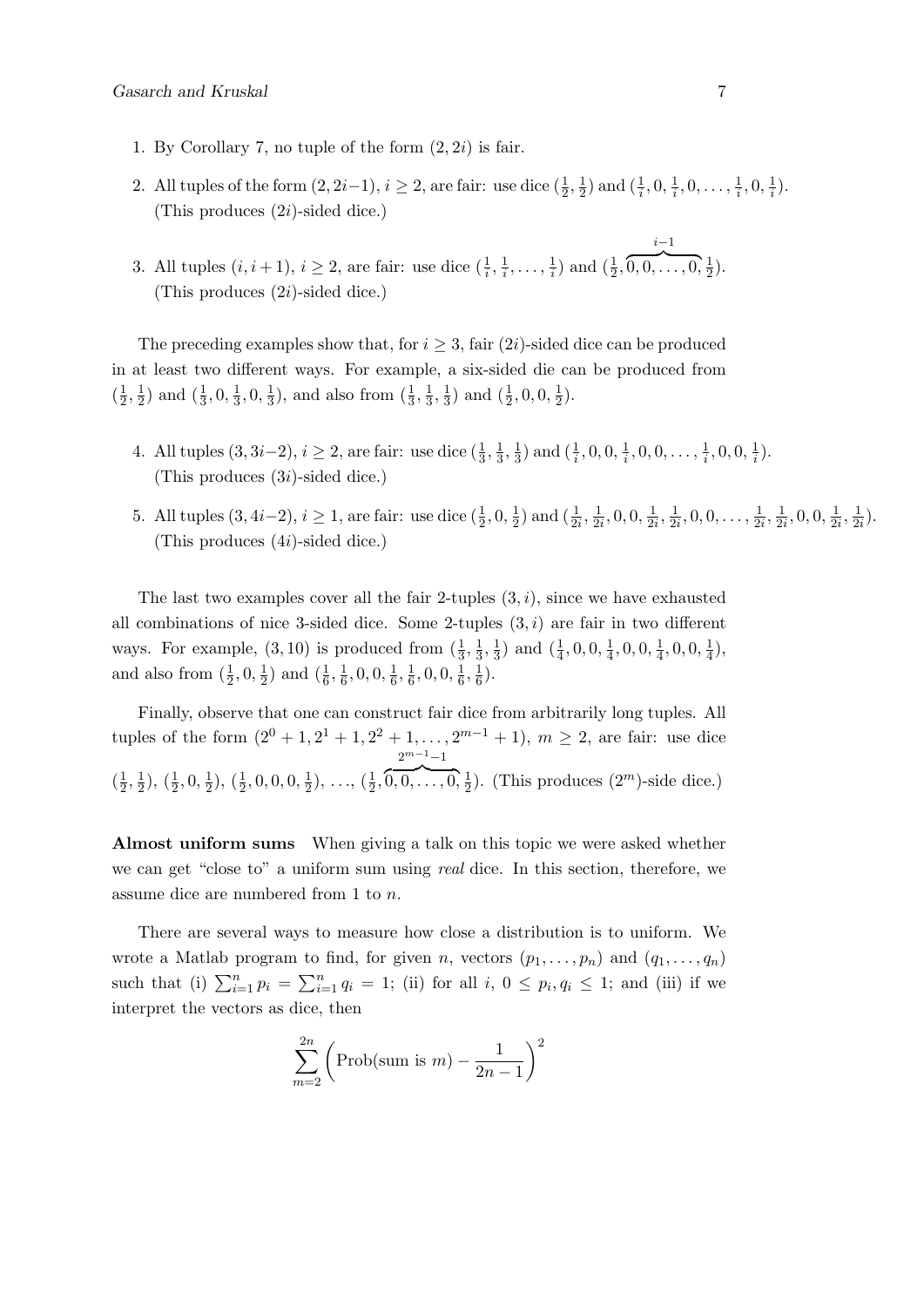is minimized. For all  $n$ , Matlab produced symmetric dice that were identical to each other. However, Matlab does not guarantee that the results are the true optimum, so the question of whether or not optimal dice must be identical and symmetric is interesting and open, even in the cases where we obtained numerical results. Other measures of being "close to uniform" might also be considered.

We provide the statistics, in the  $n = 6$  case, first for two (ordinary) fair dice and then for the dice we obtained from the program.

If each die is fair then the following happens.

|                                                                                                                                                                                                                     | prob(the sum is 2) = $0.027778$   |
|---------------------------------------------------------------------------------------------------------------------------------------------------------------------------------------------------------------------|-----------------------------------|
|                                                                                                                                                                                                                     | prob(the sum is $3$ ) = 0.055556  |
| prob(the die is $1$ ) = 0.166667<br>prob(the die is 2) = $0.166667$<br>prob(the die is $3$ ) = 0.166667<br>prob(the die is $4$ ) = 0.166667<br>prob(the die is $5$ ) = 0.166667<br>prob(the die is $6$ ) = 0.166667 | prob(the sum is $4$ ) = 0.083333  |
|                                                                                                                                                                                                                     | prob(the sum is $5$ ) = 0.111111  |
|                                                                                                                                                                                                                     | prob(the sum is $6$ ) = 0.138889  |
|                                                                                                                                                                                                                     | prob(the sum is $7$ ) = 0.166667  |
|                                                                                                                                                                                                                     | prob(the sum is $8$ ) = 0.138889  |
|                                                                                                                                                                                                                     | prob(the sum is $9 = 0.111111$    |
|                                                                                                                                                                                                                     | prob(the sum is $10$ ) = 0.083333 |
|                                                                                                                                                                                                                     | prob(the sum is $11$ ) = 0.055556 |
|                                                                                                                                                                                                                     | prob(the sum is $12$ ) = 0.027778 |

The two dice obtained by the Matlab program were unfair but identical, and had the following properties.

|                                                                                                                                                                                                                | prob(the sum is 2) = $0.059479$   |
|----------------------------------------------------------------------------------------------------------------------------------------------------------------------------------------------------------------|-----------------------------------|
|                                                                                                                                                                                                                | prob(the sum is $3$ ) = 0.067058  |
| prob(the die is 1) = $0.243883$<br>prob(the die is 2) = $0.137480$<br>prob(the die is 3) = $0.118637$<br>prob(the die is $4$ ) = 0.118637<br>prob(the die is $5 = 0.137480$<br>prob(the die is 6) = $0.243883$ | prob(the sum is $4$ ) = 0.076768  |
|                                                                                                                                                                                                                | prob(the sum is $5$ ) = 0.090488  |
|                                                                                                                                                                                                                | prob(the sum is $6$ ) = 0.113753  |
|                                                                                                                                                                                                                | prob(the sum is $7$ ) = 0.184909  |
|                                                                                                                                                                                                                | prob(the sum is $8$ ) = 0.113753  |
|                                                                                                                                                                                                                | prob(the sum is $9 = 0.090488$    |
|                                                                                                                                                                                                                | prob(the sum is $10$ ) = 0.076768 |
|                                                                                                                                                                                                                | prob(the sum is $11$ ) = 0.067058 |
|                                                                                                                                                                                                                | prob(the sum is $12$ ) = 0.059479 |